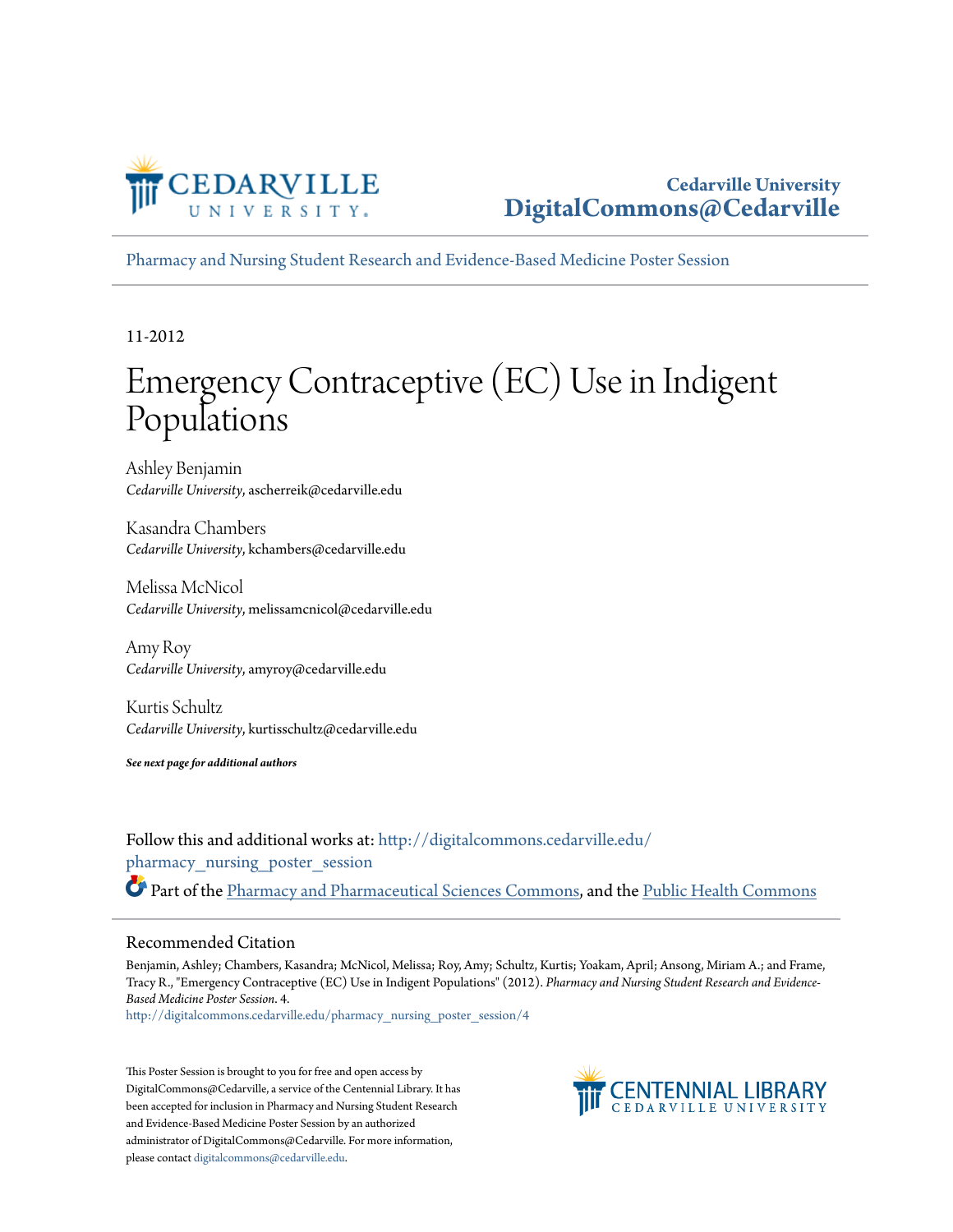### **Authors**

Ashley Benjamin, Kasandra Chambers, Melissa McNicol, Amy Roy, Kurtis Schultz, April Yoakam, Miriam A. Ansong, and Tracy R. Frame